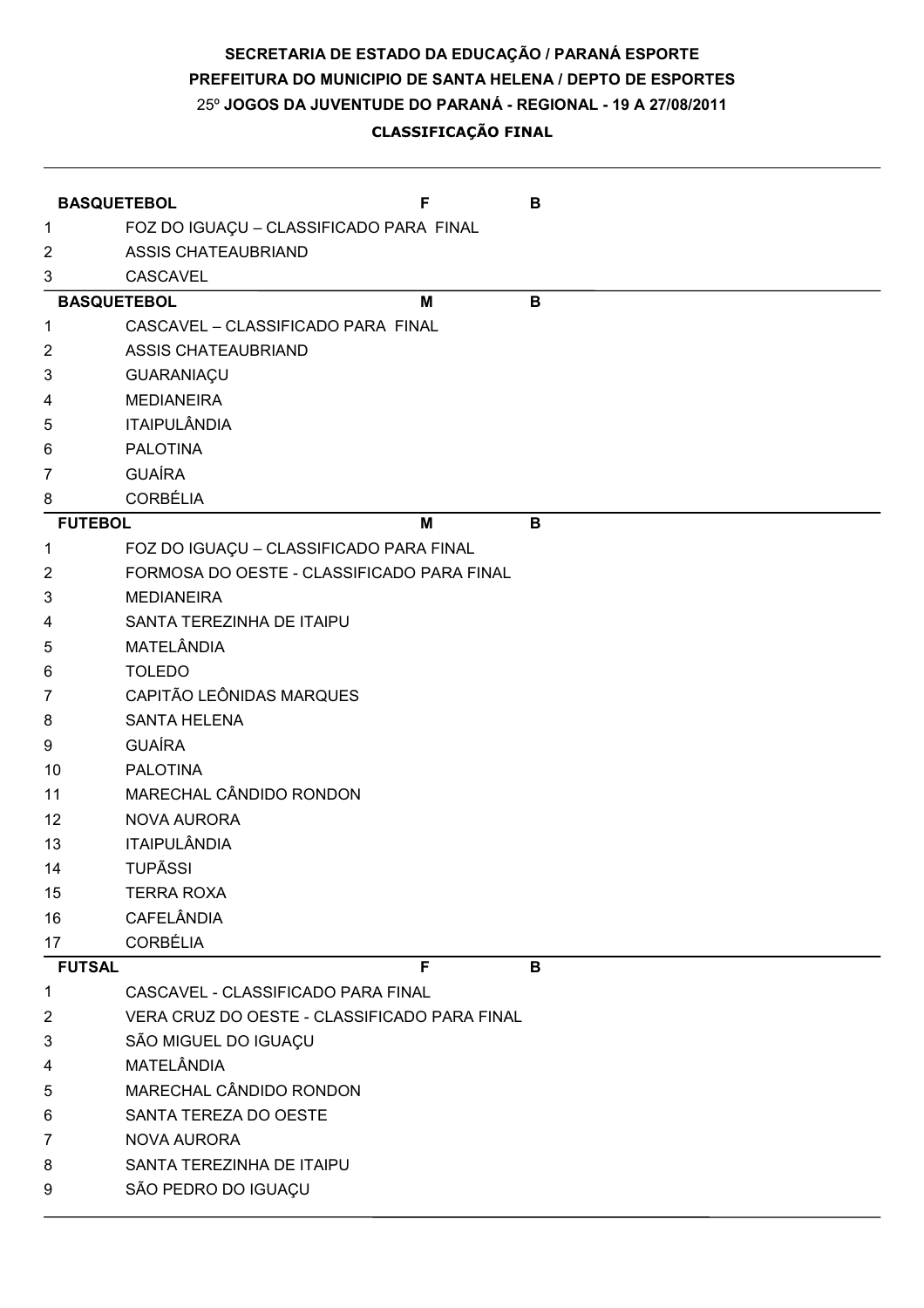| 10              | <b>PALOTINA</b>                                   |
|-----------------|---------------------------------------------------|
| 11              | <b>CORBÉLIA</b>                                   |
| 12              | <b>TUPÃSSI</b>                                    |
| 13              | <b>SANTA HELENA</b>                               |
| 14              | <b>ASSIS CHATEAUBRIAND</b>                        |
| 15              | CAPITÃO LEÔNIDAS MARQUES                          |
| 16              | <b>DIAMANTE DO OESTE</b>                          |
| 17              | <b>CAFELÂNDIA</b>                                 |
| <b>FUTSAL</b>   | B<br>M                                            |
| 1               | SÃO PEDRO DO IGUAÇU - CLASSIFICADO PARA FINAL     |
| 2               | MARECHAL CÂNDIDO RONDON - CLASSIFICADO PARA FINAL |
| 3               | <b>MEDIANEIRA</b>                                 |
| 4               | <b>CORBÉLIA</b>                                   |
| 5               | <b>NOVA AURORA</b>                                |
| 6               | <b>QUATRO PONTES</b>                              |
| 7               | <b>NOVA SANTA ROSA</b>                            |
| 8               | <b>TOLEDO</b>                                     |
| 9               | <b>ASSIS CHATEAUBRIAND</b>                        |
| 10              | SÃO JOSÉ DAS PALMEIRAS                            |
| 11              | SANTA TEREZINHA DE ITAIPU                         |
| 12              | VERA CRUZ DO OESTE                                |
| 13              | <b>CAMPO BONITO</b>                               |
| 14              | <b>OURO VERDE DO OESTE</b>                        |
| 15              | <b>DIAMANTE DO OESTE</b>                          |
| 16              | CAPITÃO LEÔNIDAS MARQUES                          |
| 17              | <b>BOA VISTA DA APARECIDA</b>                     |
| 18              | ENTRE RIOS DO OESTE                               |
| 19              | CÉU AZUL                                          |
| 20              | SERRANÓPOLIS DO IGUAÇU                            |
| 21              | <b>PALOTINA</b>                                   |
| 22              | <b>SANTA HELENA</b>                               |
| 23              | <b>IGUATU</b>                                     |
| 24              | MARIPÁ                                            |
| 25              | PATO BRAGADO                                      |
| 26              | <b>ITAIPULÂNDIA</b>                               |
| 27              | <b>GUAÍRA</b>                                     |
| 28              | SANTA TEREZA DO OESTE                             |
| 29              | <b>ANAHY</b>                                      |
| <b>HANDEBOL</b> | F<br>B                                            |
| 1               | SÃO MIGUEL DO IGUAÇU - CLASSIFICADO PARA FINAL    |
| $\overline{2}$  | <b>TOLEDO</b>                                     |
| 3               | MARIPÁ                                            |
| 4               | <b>ASSIS CHATEAUBRIAND</b>                        |
| 5               | MARECHAL CÂNDIDO RONDON                           |
| 6               | CAPITÃO LEÓNIDAS MARQUES                          |
|                 |                                                   |